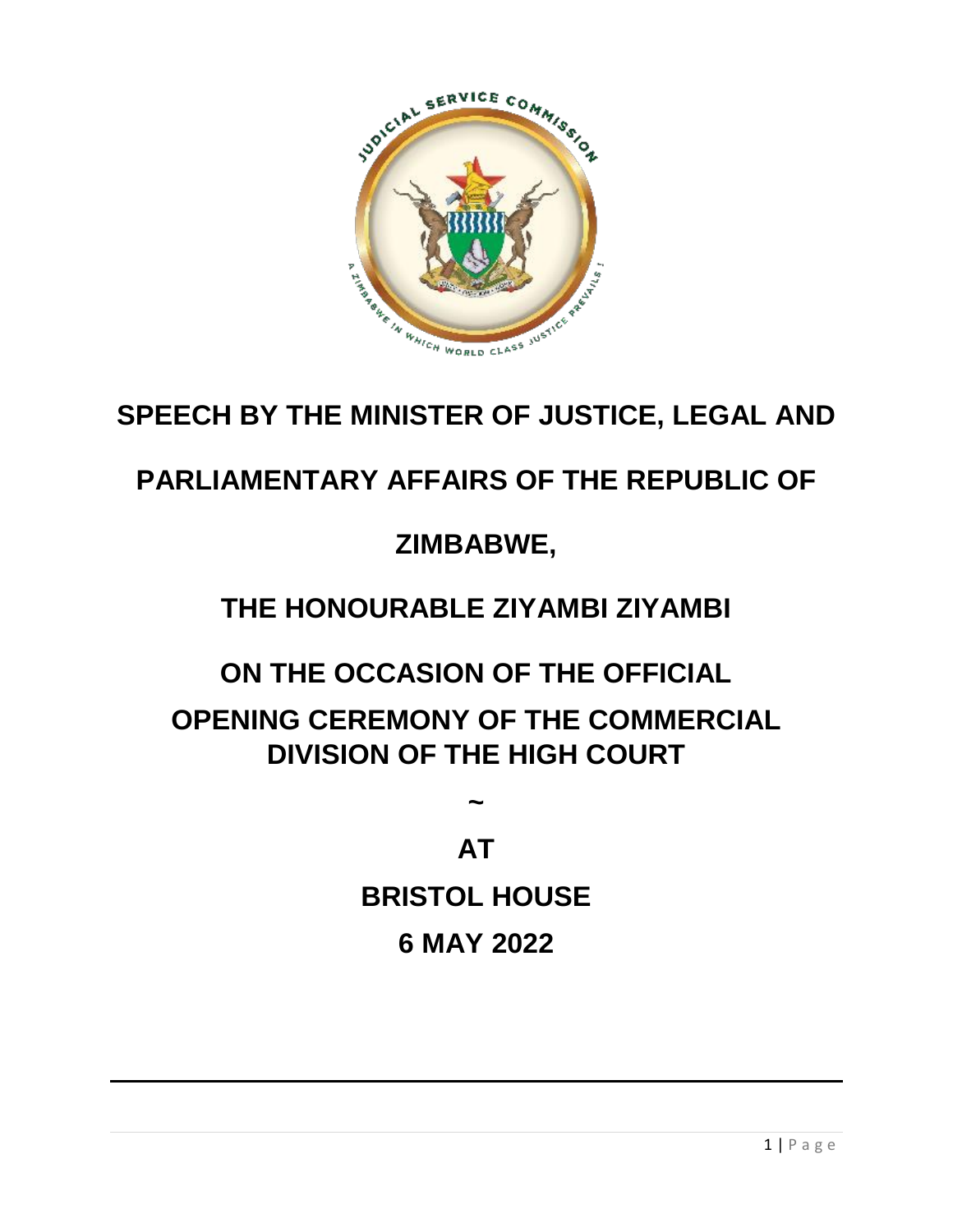#### **SALUTATIONS**

**YOUR EXCELLENCY, THE PRESIDENT OF THE REPUBLIC OF ZIMBABWE DR. E. MNANGAGWA, THE VICE PRESIDENT OF ZIMBABWE AND MINISTER OF HEALTH AND CHILD CARE, HONOURABLE GENERAL (RTD) DR D.C.N.G CHIWENGA, DISTINGUISHED GUESTS**, **LADIES** and **GENTLEMAN**, I extend my profound gratitude to the Chief Justice Hon. Luke Malaba and the Judicial Service Commission (JSC) for providing me with the opportunity to address you all at this illustrious event.

We are gathered here today to witness, extol as well as celebrate the Judicial Service Commission for its unparalleled industry, hard work and its remarkable efforts in realizing its vision and mandate. Not long ago, we were gathered at Mashonaland West Province in Chinhoyi when **HIS EXCELLENCY,** officially opened the state-of-the-art Chinhoyi Court Complex and just before we conclude the first quarter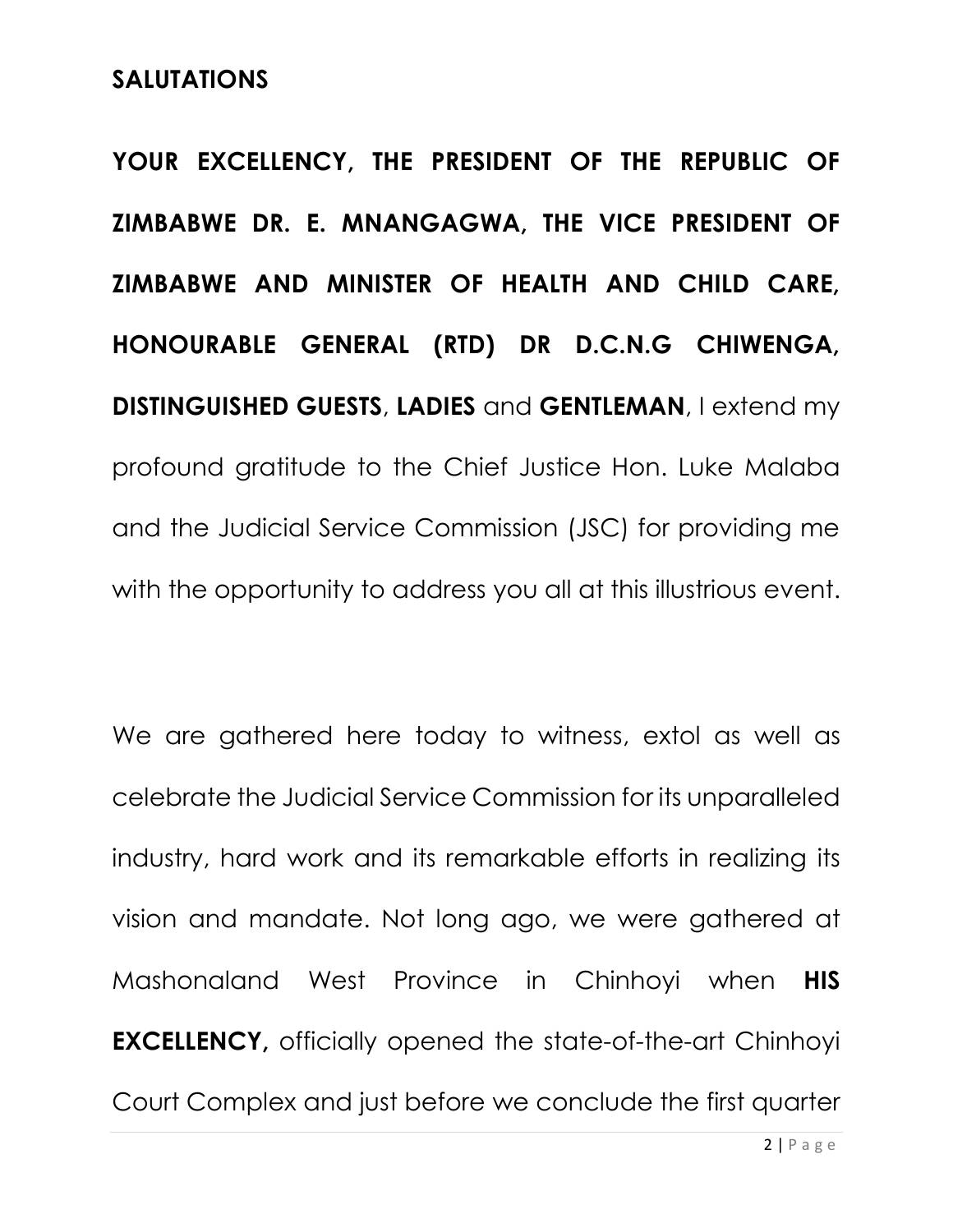of **2022, HIS EXCELLENCY**, is officially opening yet another Court here today. All these milestones are reflective of the Judicial Service Commission's drive in contributing towards the attainment and implementation of the Government's trajectory in improving the **ease of doing business.**

YOUR EXCELLENCY, DISTINGUISHED GUESTS I am pleased to say that the relationship between the Ministry of Justice Legal and Parliamentary Affairs and the Judicial Service Commission continues to strengthen in our quest to improve justice delivery in Zimbabwe. Our respective mandates carry the constitutional obligation of ensuring the efficient and effective delivery of justice to all. Informed by this important mandate, the Judicial Service Commission continues to set, important and achievable goals in tandem with the **National Development Strategy 1, Visions 2030**, regional and international standards and best practices. The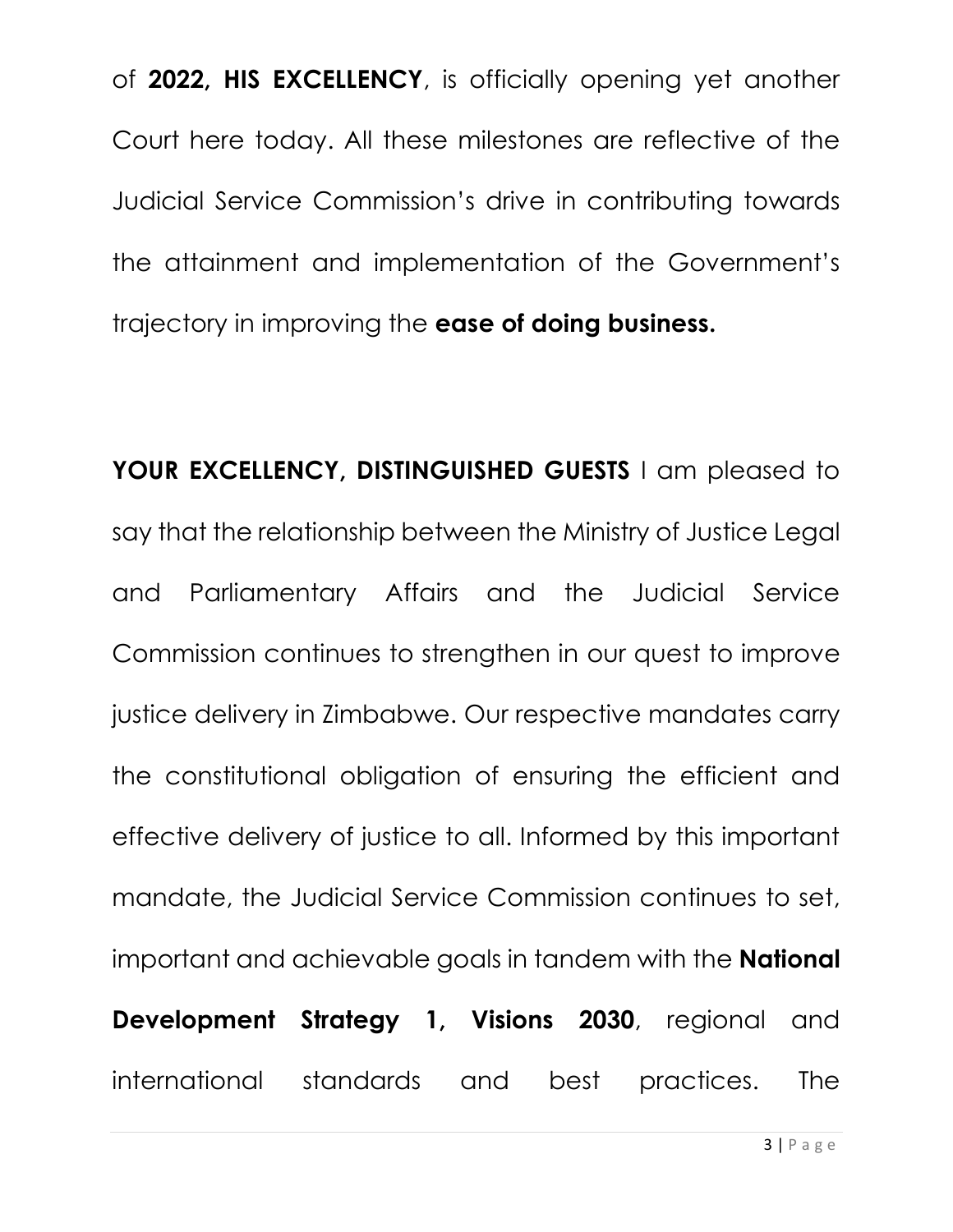commissioning of the Commercial Division of the High Court is a significant trajectory in the justice sector. Not only will the Commercial Division join the genus of specialized courts in our jurisdiction but it will be one of the first paperless courts in implementation phase of the **Integrated Electronic Case Management System (IECMS)** which was launched on the **1st of May 2022.**

The commissioning of the Commercial Division of the High Court will create an environment in which investor interests are well protected and safeguarded. This development is part of the Ease of Doing Business Reforms that the new dispensation set in motion under **Vision 2030** to improve the investment climate in the country. This Division of the High Court is specifically dedicated to the hearing and resolving of commercial matters. The Division follows the design of other dedicated Divisions such as the Criminal Division that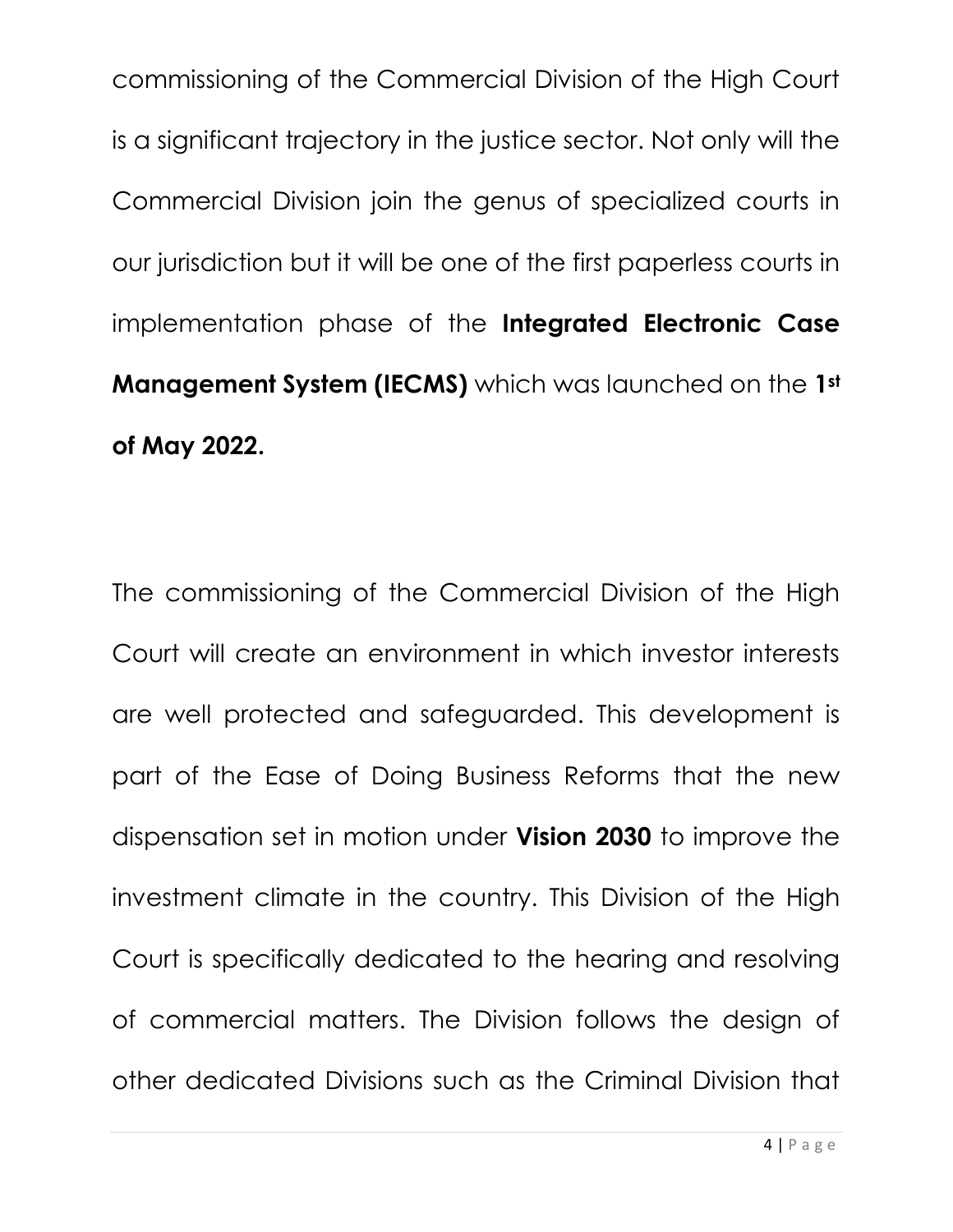seek to determine matters in specific areas of the law. The Commercial Court will specifically be mandated with expeditiously resolving commercial disputes, therefore making Zimbabwe a safe investment destination. This effort will see an increase in efficiency within the courts and expertise in the specific area of law.

The Ministry of Justice Legal and Parliamentary Affairs will play its role in ensuring that the rule of law is realized for all citizens and for foreign investors whilst championing investment and business opportunities for all. A non-efficient judicial system is a threat to the rule of law, a principle which is key to the enforcement and upholding of the **Constitution of Zimbabwe, 2013.** The steps taken by the Judicial Service Commission in this regard, are reflective of its capabilities as the custodian of our judiciary, an obligation entrusted to it by the Constitution of Zimbabwe.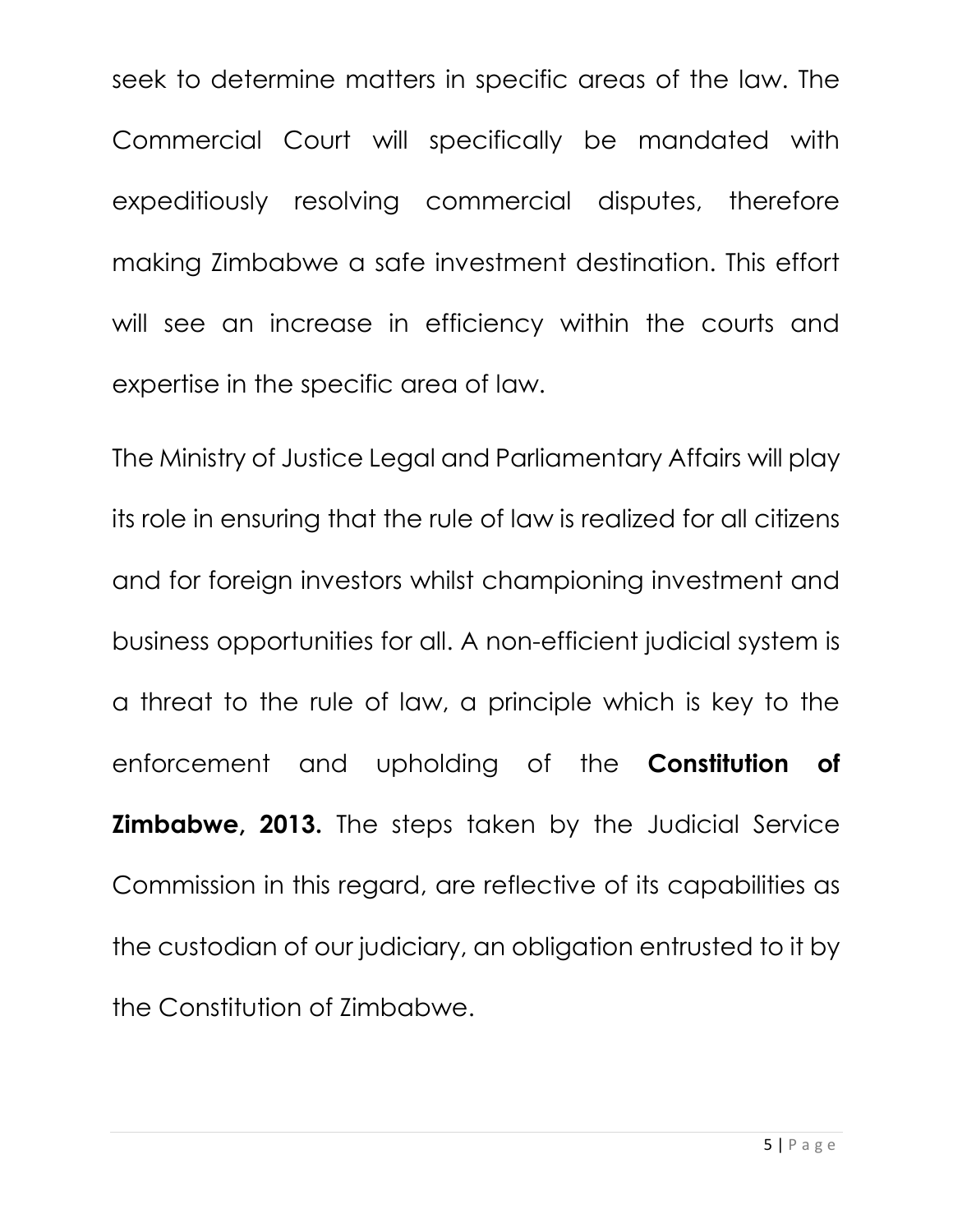As will be noticed, the Commercial Division of the High Court is now part of the genus of specialized courts in Zimbabwe, the court will be dealing with high value national and international business disputes. By means of this court, the level of accountability for presiding judges and the justice sector has increased tremendously. This means an increased accountability to the nation and foreign investors at large. This places a deserved burden on us to ensure that our courts are not damaged through the lack of accountability. Foreign investors from various jurisdictions will be approaching the Commercial Division of the High Court to enforce contracts and resolve insolvency issues based on the trust and confidence they repose on our judiciary.

The commissioning of the Commercial Court puts us on the same level with progressive judiciaries and economies alike. As a result, we now share common interests and features with other top-ranking economies which are providing regulatory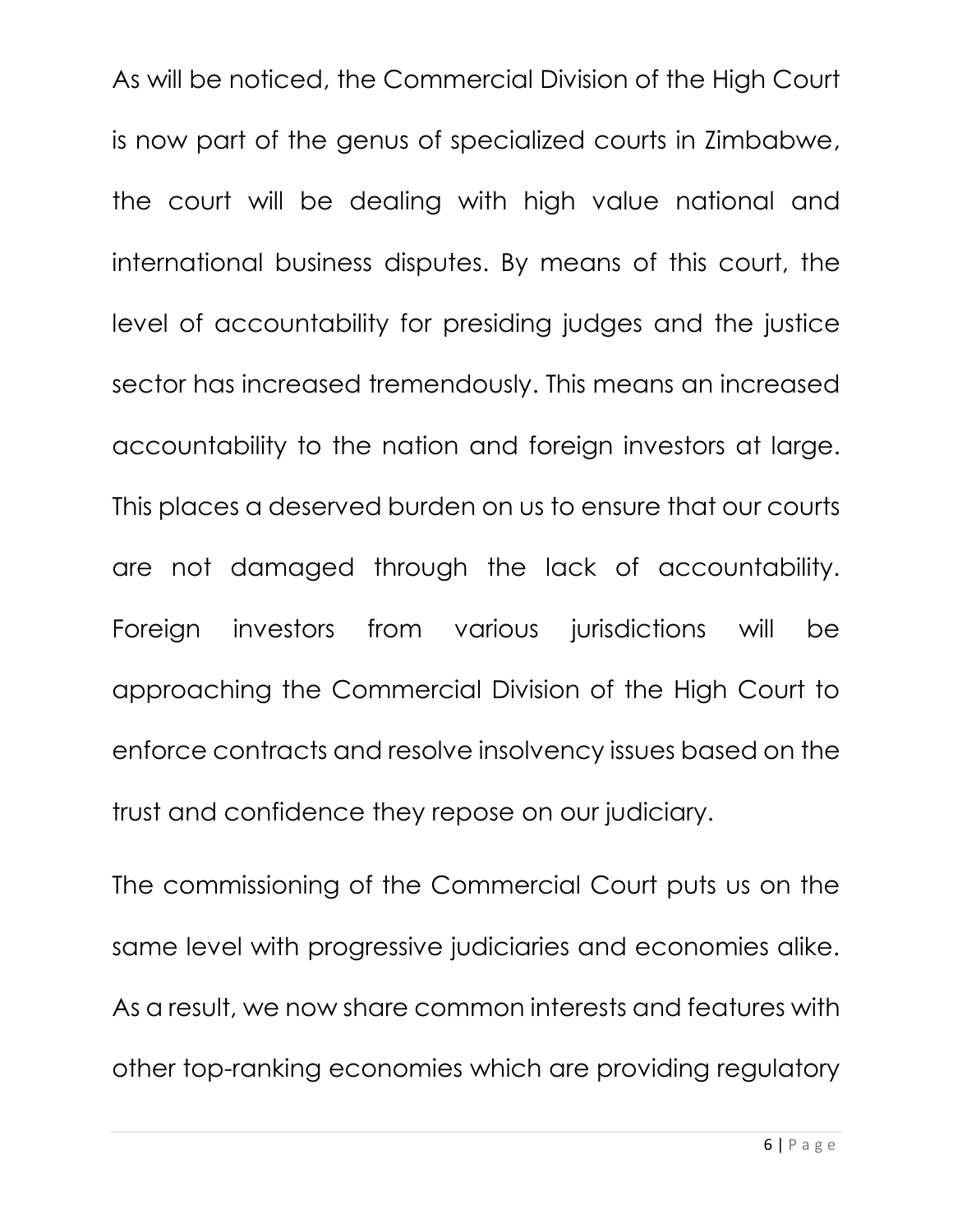efficiency and quality justice. In driving this agenda forward, all ministries, organizations and JLOS are mandated to play their part in the dispensation of justice.

Lastly let me emphasize that as the Ministry of Justice, Legal and Parliamentary Affairs, part of our mission is to promote an effective justice delivery system that endorses the rule of law. We very much value the principles of diligence, efficiency and accessibility. It is our great pleasure to be associated with an organization such as the Judicial Service Commission that exceeds in all three principles. The Judicial Service Commission has continuously strived to enhance justice delivery in Zimbabwe as prominently evidenced today by the official opening of the Commercial Division of the High Court. This court will go a long way in enhancing access to justice and it will further create a safe haven for investors in the country.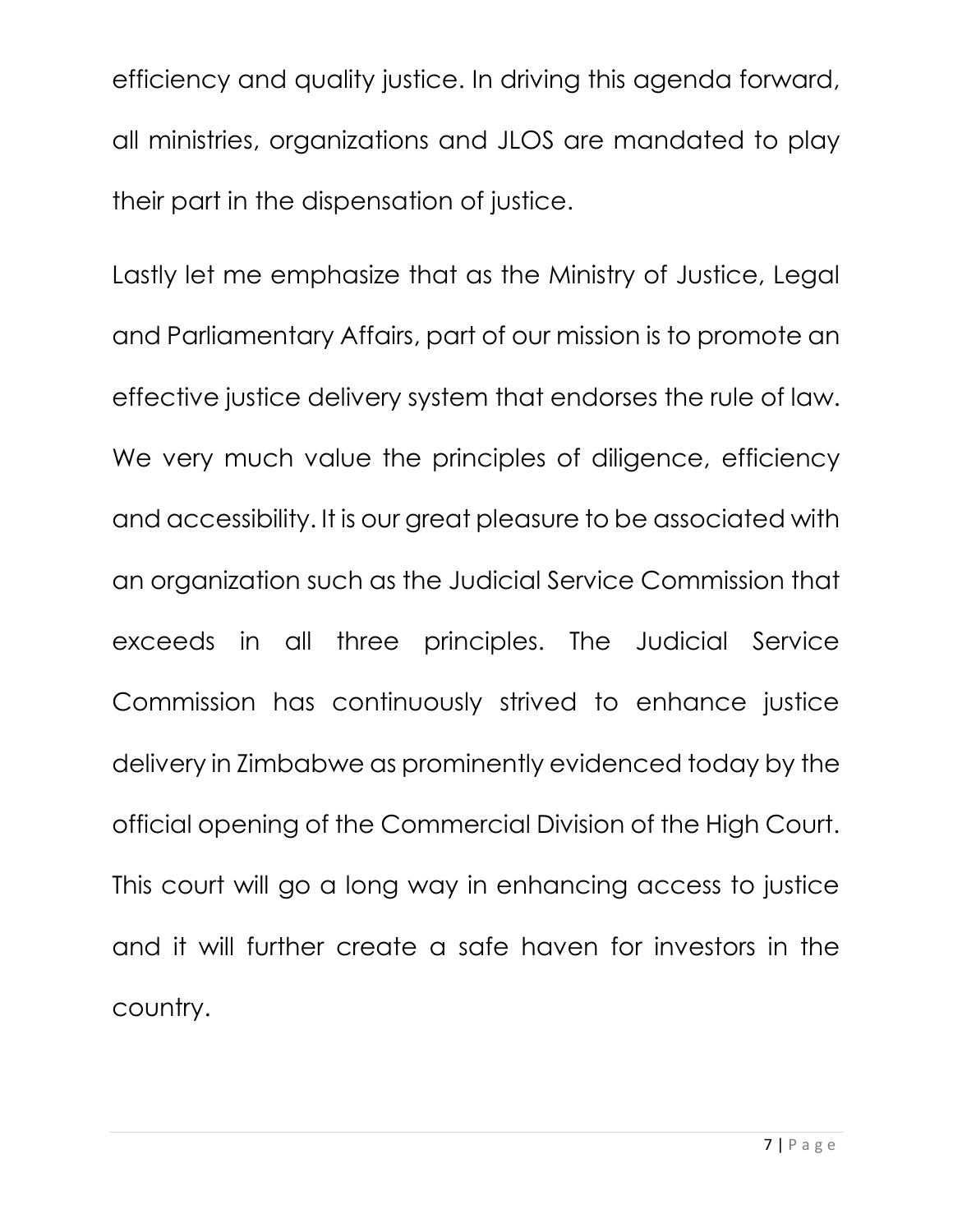I would to take this time and to congratulate the Honourable Chief Justice, Mr. L. Malaba and the Judicial Service Commission for being the torch bearer in the Justice Law and Order Sector. Through the **Judicial Service Commission Strategic Plan (2021 – 2025),** the Judicial Service Commission has managed to achieve its set goals within the requisite timelines. I also thank the Minister of Local Government and Public Works and National Housing for coordinating and assisting the Judicial Service Commission in refurbishing Bristol House which today houses the Commercial Division of the High Court. These Ministries have collaborated on numerous occasions in ensuring the decentralization of courthouses as well as the promotion of access to justice throughout the country. I further extend my profound gratitude to **His Excellency, the President of the Republic of Zimbabwe, Dr. E. D. Mnangagwa** for creating an enabling environment which relates which our drive and commitment in improving the